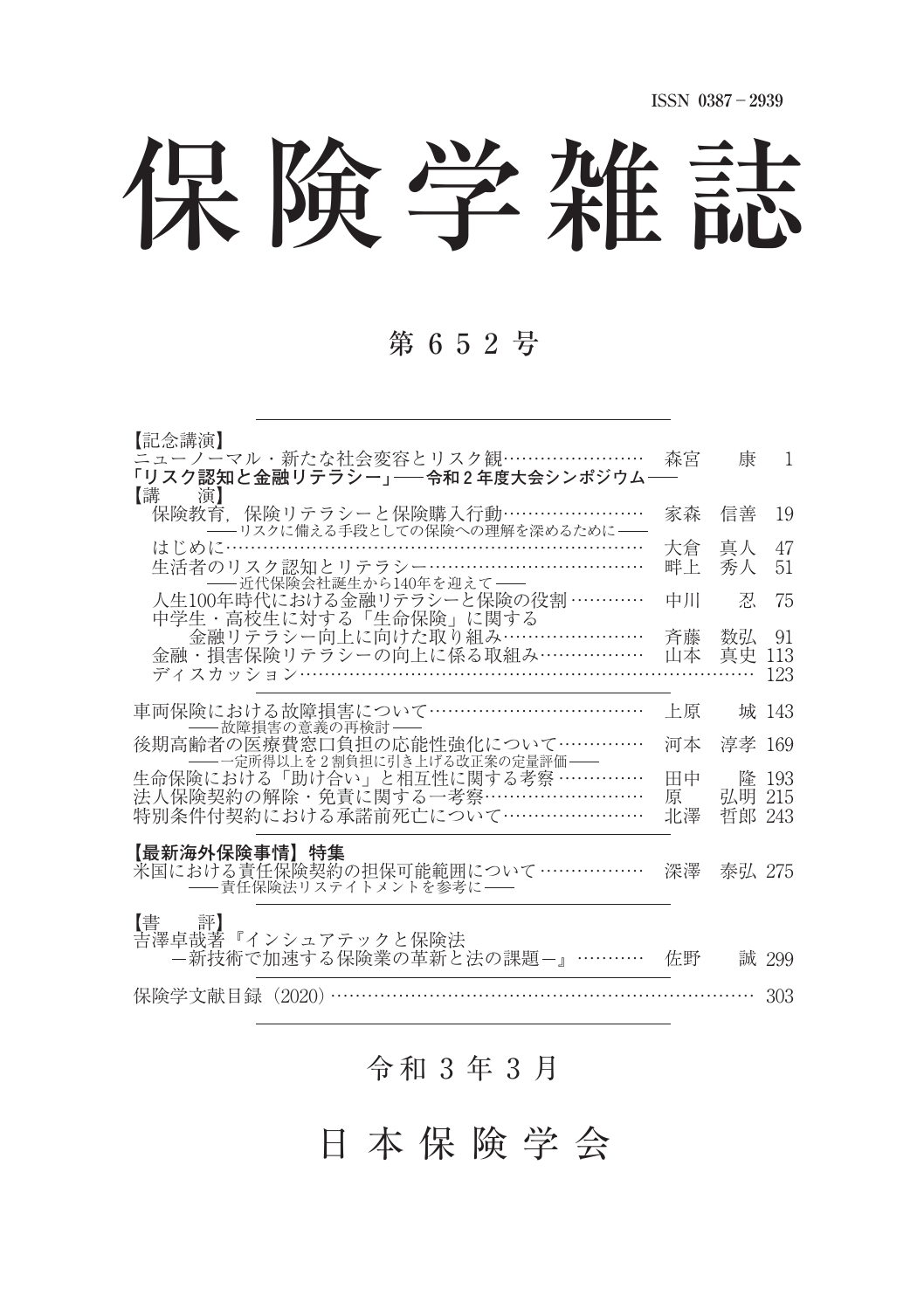|                | 保 |   | 険 学 雑                                                                    |           | 誌                                    |                                                 |                            |                                      |  |
|----------------|---|---|--------------------------------------------------------------------------|-----------|--------------------------------------|-------------------------------------------------|----------------------------|--------------------------------------|--|
|                |   | 第 | 652 号                                                                    |           |                                      |                                                 |                            |                                      |  |
| 令和 3年 3月31日    |   |   | 発行                                                                       |           |                                      | 《非壳品》                                           |                            |                                      |  |
|                |   |   | 編集委員                                                                     |           | 石<br>小<br>小<br>遠<br>安<br>Щ<br>Ш<br>吉 | Ħ<br>坂<br>林<br>$\mathbb{L}$<br>井<br>下<br>本<br>Ħ | 成<br>雅<br>敏<br>典<br>哲<br>哲 | 則<br>А<br>毅<br>聡<br>晃<br>孝<br>牛<br>郎 |  |
| 編 集 兼<br>発 行 者 | E |   | 本                                                                        | くらん 保り険の学 |                                      |                                                 |                            | 会                                    |  |
| 雨100-0005      |   |   | 東京都千代田区丸の内3-4-1 新国際ビル3階<br>公益財団法人生命保険文化センター内                             |           |                                      |                                                 |                            |                                      |  |
| 発 行 所          | E |   | 本は保険の学                                                                   |           |                                      |                                                 |                            | 会                                    |  |
| 壺100-0005      |   |   | 東京都千代田区丸の内3-4-1 新国際ビル3階<br>公益財団法人生命保険文化センター内<br>雷<br>振替口座 00160-8-607601 |           | 話 (03)5218-5225                      |                                                 |                            |                                      |  |

印刷所 株式会社 松 涛 企 画 〠102-0074 千代田区九段南 3 - 2 - 2